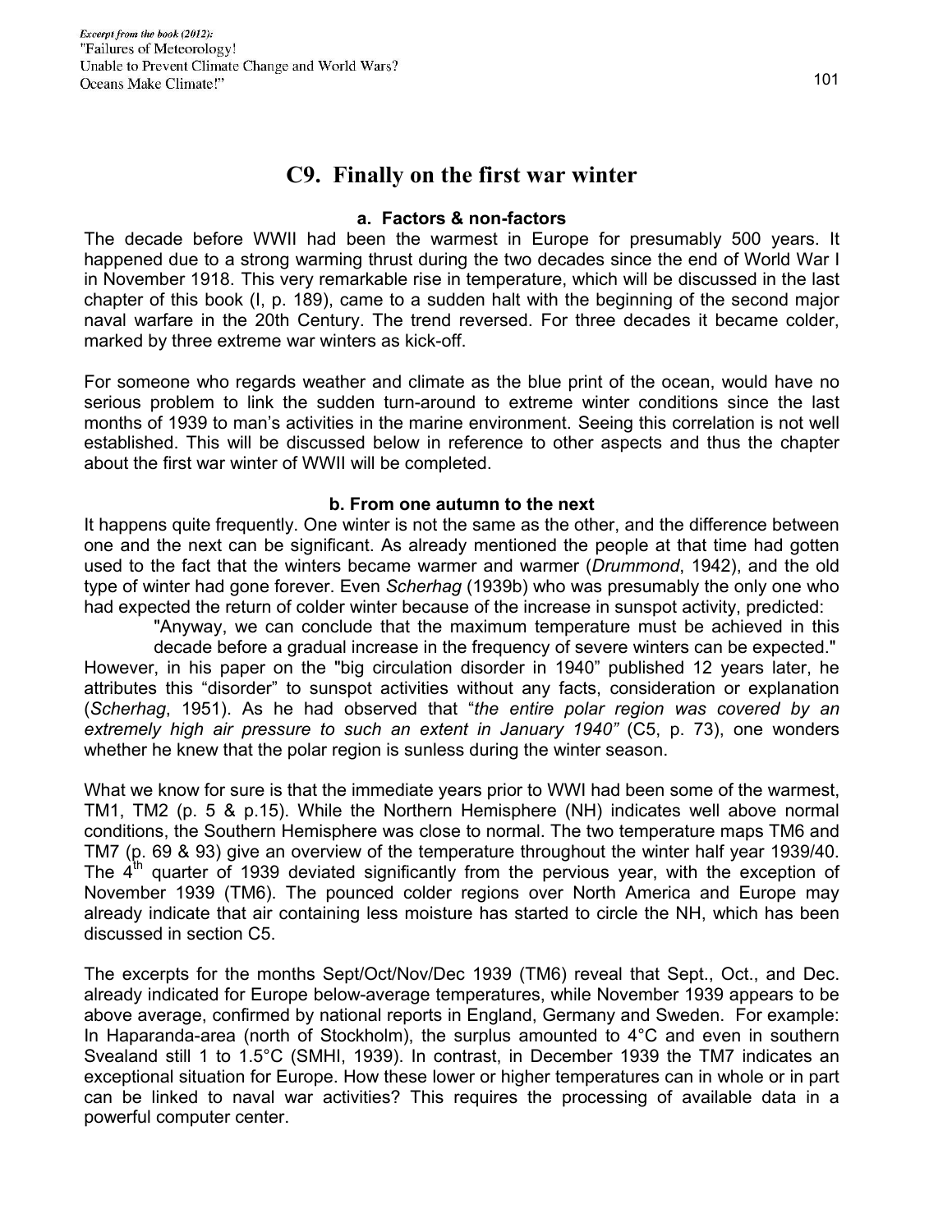For further considerations concerning the change from warm to cold in winter 1939/40 see: \_\_TM1 (Page 5 ) showing the average winter temperatures (Dec/Jan/Feb) for

• the winter of 1939/40 as compared to the winter of 1938-39, and

• the 1934-1939 winters compared to the winters of 1940-1945.

\_\_TM3 (Page 25) shows combined temperature conditions for the three war years 1940, 1941 and 1942, per season and in an annual map of averages.

\_\_TK2 (Page 15) compares:

• the winter quarter (D/J/F/) of 1940, 1941, and 1942 with the three winter quarters before WWII, 1937, 1938, and 1939

• the winter (DJF) and annual temperature data during the following three periods since 1881,

- The global warming phase 1881-1939, not showing the special warming phase in the Northern Hemisphere from 1919 to 1939.
- The global cooling phase from 1940 until the mid-1970s;
- The warming phase, which can be assessed as a continuation of the previous phase, but is interrupted by WW2.

It seems: The entire Northern Hemisphere is sweating due to excessive warming during the first three war winters (TM2), only Europe is covered by an arctic cold spell, while the USA joins in on the cold briefly only in January 1940 (TM5, p. 59).

# **c. From low to heavy ice cover in the Baltic**

An interesting piece of prima facie evidence for naval war contribution is the sea ice cover issue in the Baltic, and the duration of the sea ice. But particularly stunning is the fact, already mentioned in Chapter B that the first war winter came up for the first time after 57 years with a full ice cover throughout the Baltic. This had not happened since 1883. The icing was severe, sometimes double or even much thicker than usual. This severity presumably has something to do not only with the very low air temperatures since December  $20<sup>th</sup>$ , but also with the fact that the sea has been deprived of heat to a higher extent as would have been the case without naval warfare. Together with the two following winters the naval war generated sea ice conditions, which presumably had been unique for the entire Little Ice Age (LIA) period based on following consideration:

The sea ice conditions in the Baltic depend primarily on three factors:

- Air temperatures,
- The time duration of low air temperatures, and
- The heat reserve available from the moment the air temperatures are so low that the top sea layer can freeze to ice.

During the last 500 years there had been three types of winter scenarios in the Baltic:

- 1. The pre industrial period during the LIA,
- 2. The period since motor ships navigate the sea, and
- 3. Two periods during which manmade activities increased for a short period of time by many times, with a high increase of interchange between several sea water layers.

The different types influenced the duration of the ice cover during the winter in question, and also the conditions in the next winter. The Baltic may freeze quickly if the air temperatures are low (scenario 1), but that tells nothing about the heat that is still available. As soon as the sea is covered with ice any further heat transfer from the sea water body to the atmosphere decreases to a very small percentage. The heat capacity is still substantial if the temperature is below 5 degrees, which will eventually reduce the icing period, and influence next years sea ice season.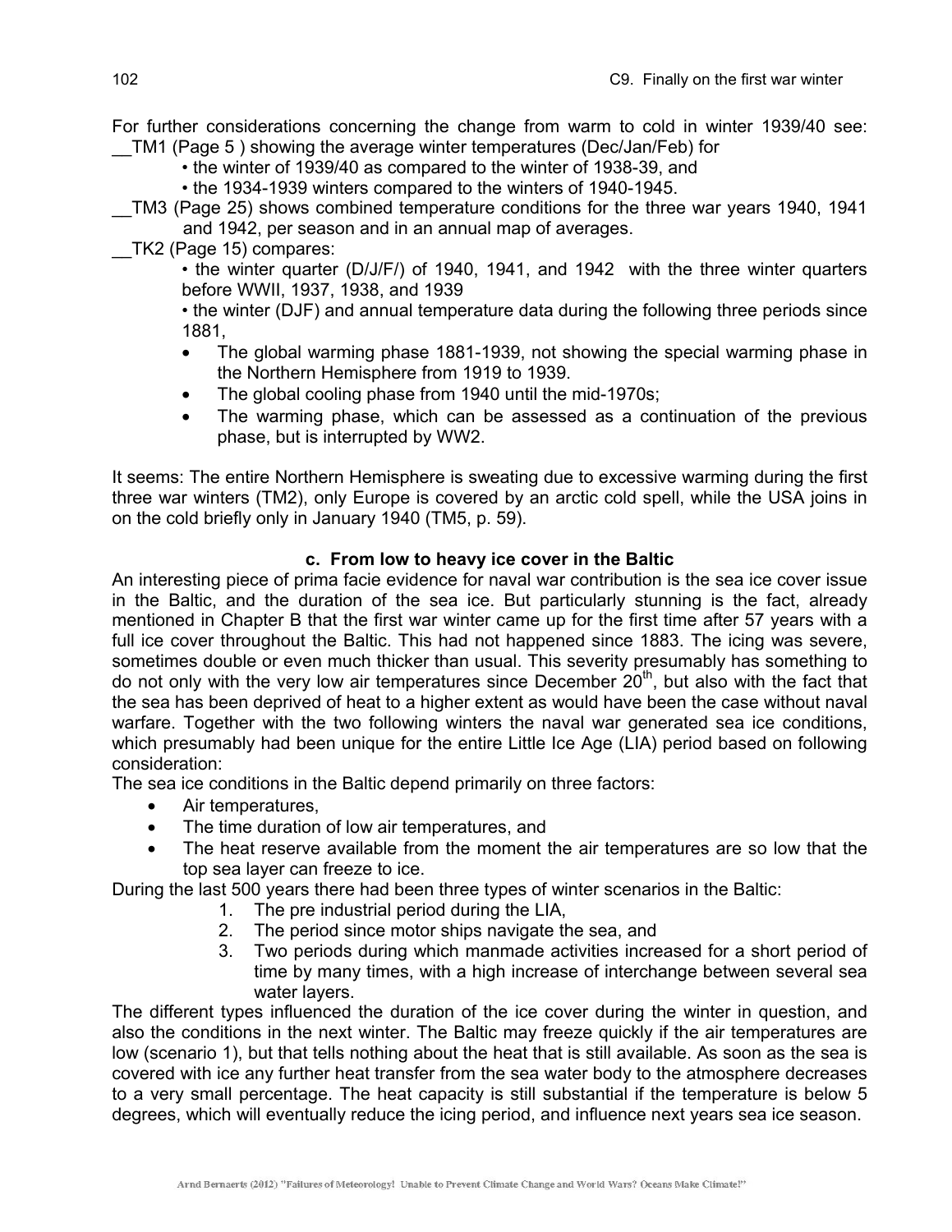$\overline{a}$ 

Since propeller driven vessels navigate the sea the natural sea icing process in the Baltic got more and more affected. One needs only to investigate the higher increase of winter air temperatures, and a shortening of the winter season in the region observed during the last century. But to know, to explain, and to observe this is a task of HELCOM<sup>1</sup>, or the numerous scientific institutions mandated and financed to undertake scientific research in the Baltic.

As it is difficult to recognize the influence of shipping and other sea uses over a period of 150 years, the two World Wars, which came along very suddenly, fiercely, and pronounced, as reflected by the full sea ice cover in early 1940. It became the prelude of the unprecedented heavy sea ice decade of the 1940s. In a world which had been getting warmer since 1850, not only the sudden severity of sea ice conditions in winter 1939/40, but also the fact that it is presumably the severest sea ice condition within one decade for more than a thousand years (Fig. B-18 & B-19, p. 37f), is by itself a prima facie evidence of naval war as a contributing factor.

### **d. The sudden end of a two decade increased warming**

With WWII in action a strong warming period in the Arctic and Northern Hemisphere came to a sudden end. Actually global warming since the end of the LIA had two phases, namely a general trend, and increased warming since the winter 1918/19, which lasted for two decades until 1940. This warming is discussed in greater detail in Chapter I, together with the part that the First World War from 1914 to 1918 may have played in initiating the most pronounced climatic shift in the arctic during the last 150 years.

This trend suddenly died away in close timing with the first war winter in the Second World War. It was a deeply marked shift not only in Europe, but on a global basis it emerged as a steady downward trend for about three decades. The shift already came with the first war winter. In Europe the winter 1939/40 in Europe marks the beginning of a chain of temperature decrease, which continues until the end of global cooling in the mid 1970s. This is confirmed in the TM1 (p.5) concerning the first war winter (D/J/F 1939/40), or with the corresponding months during the three first war winters (1939/40 to 1941/42) in TM2 (p. 15).

The study of anthropogenic climate change requires that all elements of this causal chain are examined for their relevance, either to confirm the participation of individual elements, or to prove that they have not contributed. This includes the naval warfare in the North Atlantic and Pacific, this investigation is taken care of in Chapter G and Chapter H.

## **f. Summary**

One winter can make a big difference in climate research. The winter 1939/40 gives proof of it. Four months at war, and as the parties involved in the war have demonstrated that man is able to change weather. As soon as the belligerent and neutral powers had sent their entire naval forces on missions in European and Atlantic waters, Europe returned back to a Little Ice Age

 $1$  HELCOM - The Helsinki Commission - is the governing body of the "Convention on the Protection of the Marine Environment of the Baltic Sea Area". HELCOM, works to protect the marine environment of the Baltic Sea from all sources of pollution through intergovernmental co-operation between Denmark, Estonia, the European Community, Finland, Germany, Latvia, Lithuania, Poland, Russia and Sweden. At: http://www.helcom.fi/